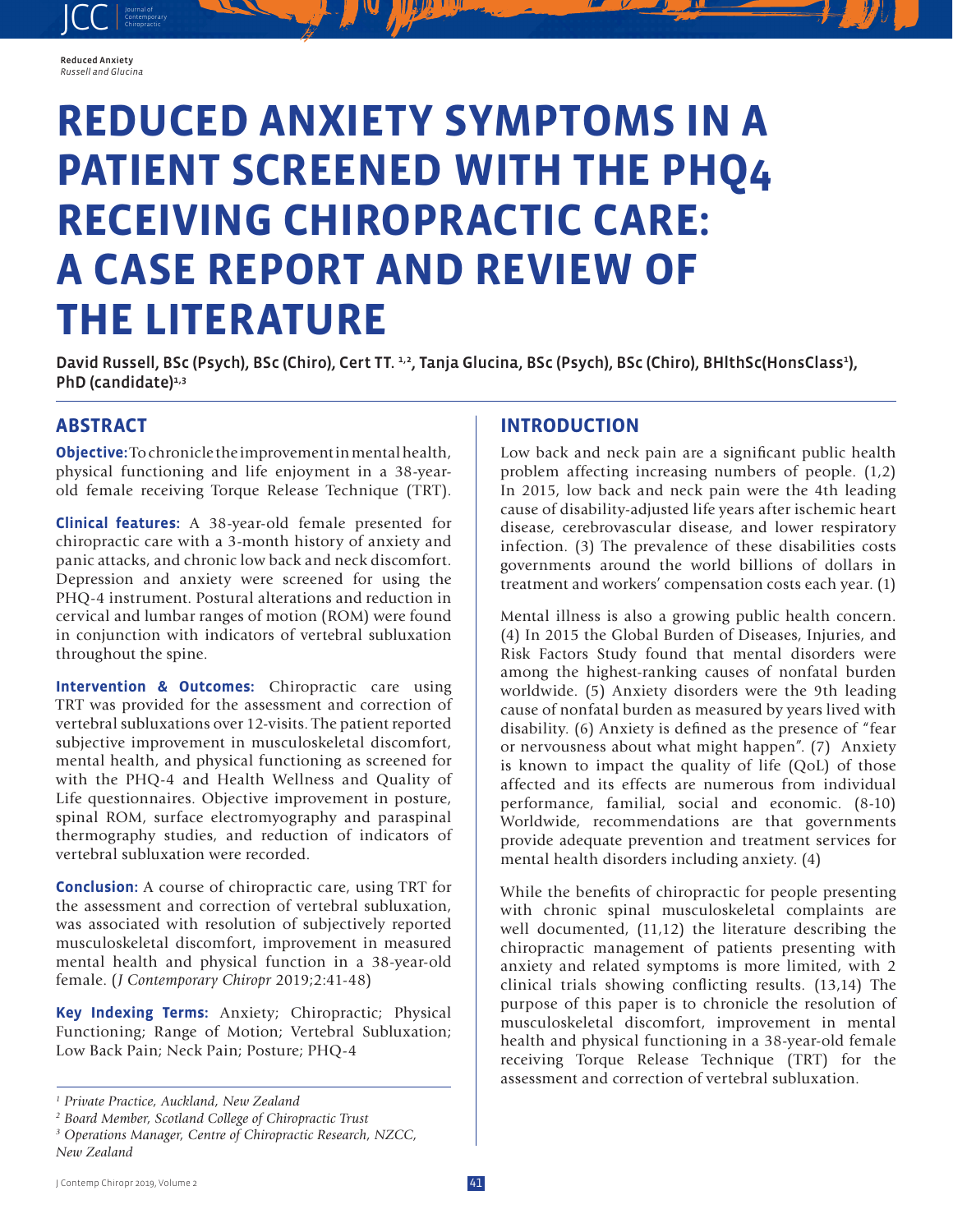## **CASE REPORT**

#### *History*

A 38-year-old female with a 2-year history of low back discomfort, 6-month history of neck pain and a 3-month history of anxiety and panic attacks presented for chiropractic care. The low back pain was identified as being in the lower thoracic spine on closer examination. She reported this pain to be generally constant for the past 2 years and increased in intensity when experiencing higher levels of stress.

Her neck pain was reported as being persistent for 6-months and rated as 6 out of 10 on a Visual Analogue Scale. The neck pain was particularly noticeable when sitting at a desk or leaning forward. It improved when moving. In addition, she reported a constant sense of tension in the back of her neck. She reported sleep interruption due to the lower thoracic discomfort and neck pain.

Anxiety and panic attacks had been present for 3 months. A general physician diagnosed her with mild anxiety, though did not prescribe medication or make a referral to a psychotherapist or counsellor. The physician referred her for a cardiovascular evaluation, though no pathologies were revealed during her cardiovascular evaluation.

Depression and anxiety were screened for by the chiropractor using the PHQ-4 instrument. The PHQ-4 instrument is a commonly used short-form subjective assessment that accurately measures depression and anxiety. Data from the PHQ-4 has been shown to be reliable and valid in previous studies. (15) The selfreported assessment scores revealed a combined 5 out of 12; a combined score range of 3 to 5 is considered to be positive screening for "mild depression and anxiety". Individually, she scored 3 out of 6 for anxiety and 2 out



#### **Wellness Scores**

*Figure 1. Pre-care and progress HWQL comparatives results*

of 6 for depression. A score of greater than or equal to 3 in either anxiety or depression suggests the person is positive for that domain, here suggesting a positive screening for anxiety.

Additionally, she was assessed using the self-reported Health, Wellness and Quality of Life (HWQL) instrument, which measures 5 domains. (16,17) The self-reported assessment scores were physical functioning (48%), mental and emotional state (50%), stress evaluation (48%), life enjoyment (43%), overall QoL (71%), and wellness (47%). (Figure 1) An optimal score in each of the HWQL domains is 100%.

#### *Examination*

Posture examination, performed by observation, revealed a moderately higher left occiput and shoulder and right hip, and minor forward head carriage of approximately 2cm. Cervical and lumbo-thoracic spine ranges of motion (ROM) were assessed using bubble inclinometry. (18,19) Cervical spine ROM revealed flexion of 50°, extension of 60°, left lateral flexion of 45° and right lateral flexion of 40°. Lumbo-thoracic ROM revealed flexion of 60°, extension of 30°, left lateral flexion of 20° and right lateral flexion of 25°. Lumbo-thoracic flexion resulted in patient-perceived pain at 20°. Rotation was not measured in either the cervical or lumbo-thoracic ROM.

An initial chiropractic examination for vertebral subluxation was completed using a battery of commonlyused direct clinical indicators. (19-22) The examination revealed a right leg-length inequality, negative right Derifield (further shortening of the right leg in a 90°flexed knee position), right sacral restriction (restriction of the right leg to be extended from the hip compared to the left), and right fast cervical syndrome (balancing of short leg on right head rotation). Static palpation revealed hypertonicity of bilateral Levator Scapulae, right Superior Oblique, bilateral Scalenus Medius, bilateral Quadratus Lumborum and paraspinal muscles at C5-6, T2-3, T6, T10, T12, and L3. Periarticular edema was indicated along the right sacroiliac joint in addition to hypertonicity of the right sacrotuberous ligament. Spinal palpation revealed reduced joint play (end-feel) at C1-2, C5-6, T2-7, T10-12, L3, and the right sacroiliac joint, and inter-segmental motion restriction of C1, C6, T2, T10 and L3 on the left, C2, C6, T3, T6 and T12 on the right. All assessments were performed in the prone position except for cervical spine static palpation and full spine intersegmental motion palpation, which was performed seated.

Surface EMG (sEMG) and paraspinal thermography studies were performed using the Insight Millennium. Surface EMG is used within chiropractic practice to measure paraspinal muscle dysfunction, a manifestation of vertebral subluxation, and a neuromuscular response to chiropractic care. (23-25) Surface EMG revealed areas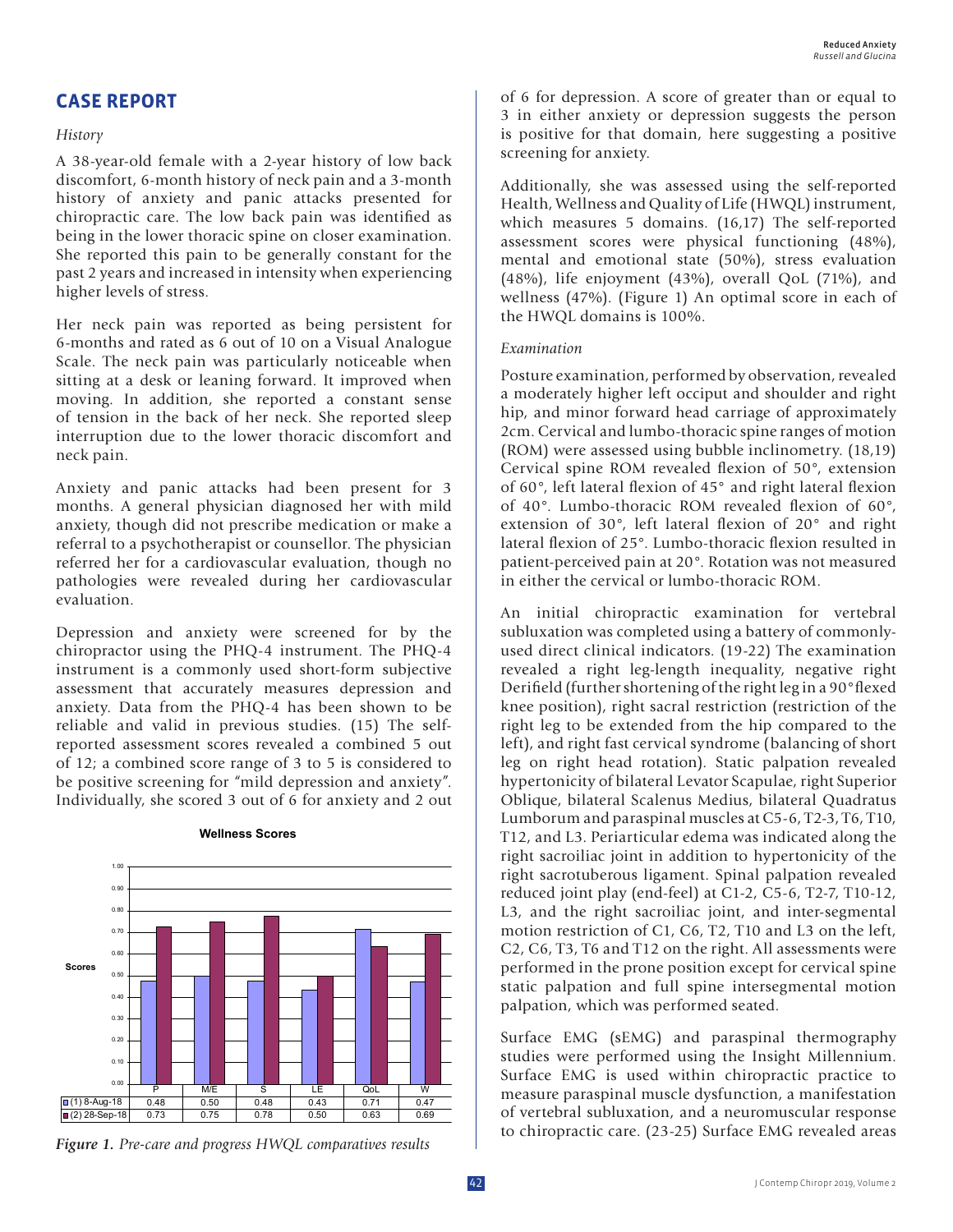of hyperactivity at C1, C3, C5, T2 and L1. Paraspinal thermography is used within chiropractic practice as an indirect measure of autonomic nervous system function (dysautonomia) to assess the impact of vertebral subluxation on the autonomic nervous system. (26-28) Thermography revealed varying degrees of autonomic abnormality at C1-C7 and T11-L3. (Figure 2)



*Figure 2. sEMG and Thermography assessment results prior to a course of chiropractic care*

#### *Intervention and outcomes*

Chiropractic care was initially administered for 12-visits over a period of 7-weeks using TRT protocol. TRT protocol applies functional leg checking and confirmatory spinal pressure testing procedures for the assessment of levels and directions of vertebral subluxation. Vertebral subluxations are primarily identified at locations of dural attachment, notably the occiput, upper and lower cervical spine (C1, C2, C5), sacrum, coccyx and the pelvis. The application of the chiropractic adjustment is via the hand-held Integrator instrument. (29,30) No other treatments or modalities were used by the patient during the 7-week period.

During the course of chiropractic care, she reported a resolution in the reported musculoskeletal discomfort. By the 6th visit she reported that her neck pain was only occasionally rated 1 to 2 out of 10 (previously 6 out of 10), and the low back pain was "less obvious" with

movement. At the time of the progress examination she reported that she now "rarely noticed back and neck pain," though the low back pain had been only sporadic in the past.

Improvements were recorded in both depression and anxiety (individual and combined) using the PHQ-4 screening instrument. Depression was rated as 0 out of 6 and anxiety 0.5 out of 6 at this follow-up screening. Improvements were recorded in all domains of the selfreported HWQL assessment, except QoL. The greatest improvements were reported in her ability to manage stress, which improved from 48% to 78%, and in her physical functioning and mental and emotional evaluations, which increased from 48% to 73% and 50% to 75% respectively. For a complete comparison of HWQL results see figure 1.

Posture examination revealed that the left shoulder was still higher, however, revealed that the pelvis and occiput was level and head carriage had normalized. Cervical spine ROM revealed flexion of 50°, extension of 60° and bilateral lateral flexion of 45° (now even). Lumbothoracic ROM revealed flexion of 80° (an increase of 20°), extension of 35° (an increase of 5° and without pain), and bilateral lateral flexion of 25° (now even).

Chiropractic examination revealed a balanced leg length with no Derifield or cervical syndrome apparent. Static palpation revealed hypertonicity of the left scalenus medius and periarticular edema at C1/2 on the left. Restriction in joint play was noted at T4, L5 and the left SI. Inter-segmental motion restriction was indicated at C2 on left lateral flexion and posterior rotation, and T4 and L5 on extension. These findings represent a reduction in direct indicators of vertebral subluxation when compared to the initial examination. The most commonly adjusted levels were C0 and C2. For a complete summary of chiropractic adjustments administered see table 1.

*Table 1. Adjustments summary by visit.*

| <b>Visit</b>   | Levels adjusted                                                                 |  |  |
|----------------|---------------------------------------------------------------------------------|--|--|
| 1              | C <sub>2</sub> Sp R R/T, C <sub>0</sub> R L/T, C <sub>ox</sub>                  |  |  |
| $\overline{2}$ | CO L R/T, S2 R L/T, C1 Post L R/T                                               |  |  |
| 3              | S2 L L/T, C1 Lat R L/T, C5 Sp R L/T                                             |  |  |
| $\overline{4}$ | C0 R L/T, C2 Sp L L/T, Cox                                                      |  |  |
| 5              | CO R L/T, C <sub>2</sub> Sp L L/T, C <sub>7</sub> Sp R                          |  |  |
| 6              | C <sub>2</sub> Sp L <sub>L</sub> /T, L <sub>AI</sub> Sac, L <sub>PI</sub> Ilium |  |  |
| 7              | Cox, R PI Ilium, C <sub>2</sub> Sp R R/T                                        |  |  |
| 8              | C0 R L/T, S3 R, L AI Sac                                                        |  |  |
| 9              | C0 R L/T, L AS Troch, R AI Sac                                                  |  |  |
| 10             | C1 Post R L/T, C2 Sp R R/T                                                      |  |  |
| 11             | C0 Post, C0 R L/T, C2 Sp R R/T                                                  |  |  |
| 12             | $C2$ Sp R R/T                                                                   |  |  |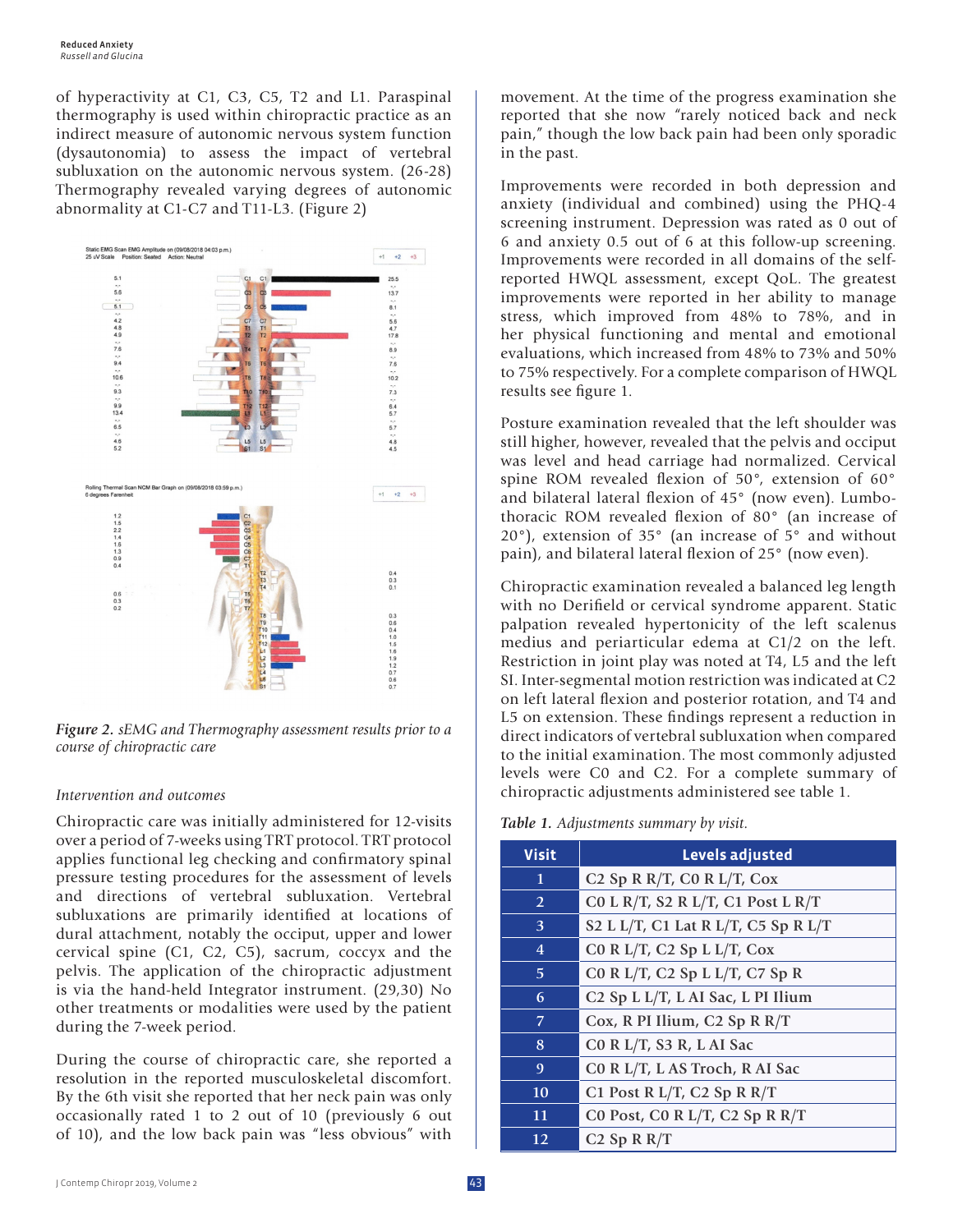Surface EMG revealed areas of hyperactivity at C3 and hypoactivity at T12 and L1. Thermography revealed varying degrees of autonomic abnormality at C1 and L3-S1. (Figure 3) These results represent an overall improvement in paraspinal neuromuscular function and reduction in dysautonomia. (23-28)



*Figure 2. sEMG and thermography assessment results post chiropractic care*

## **DISCUSSION**

This case chronicles a course of chiropractic care associated with resolution of musculoskeletal discomfort, improvement for mental health and physical functioning in a 38-year-old female receiving TRT for the assessment and correction of vertebral subluxation. Additionally, improvement in the patient's perceived low back and neck pain, posture, spinal ROM, and reduction in vertebral subluxation were reported.

The most commonly employed treatment methods for anxiety, panic attacks and depression include psychotherapy, psychological approaches and pharmacological interventions. (31) As anxiety symptoms are also common in depression, and often times present together in a patient, benzodiazepines and anti-depressant medications are most commonly prescribed. (31)

Complementary and alternative medicine (CAM) approaches, in which chiropractic care is often included, are also growing in use rates for mental health management. (32-35) Approximately 17-20% of people suffering from anxiety have used CAM approaches in an effort to manage their presentation. (32,35) The most commonly used CAM approaches include relaxation techniques, meditation, massage, and spiritual healing. (35,36) Chiropractic care is rarely indicated as a CAM choice for people with anxiety. (35,36) While anxiety is seldom a reason for people choosing chiropractic care, people presenting for chiropractic care may have mental health concerns, including anxiety and depression. (37)

Limited scientific evidence supports the chiropractic management of people with anxiety. A recent review article describes the neurobiological mechanisms by which the effect of vertebral subluxation on nervous system function could lead to altered mental health. (38) A review of the available literature found 2 clinical trials, (13,14) 1 case series, (39) as described below, and 6 case reports (40-45) as referred to in table 2.

The 2 clinical trials employed the patient-reported outcome measure Spielberger STAI instrument to assess for effects of anxiety. Yates *et al* (13) found a significant improvement in anxiety scores following a course of chiropractic care. However, Brockman (14) found no significant improvement between the chiropractic and control groups. In both studies, an Activator instrument was used to provide chiropractic adjustment to the areas of the spine deemed subluxated. The main difference between these 2 studies is the Yates *et al* study used subjects with a medical history of hypertension, where the Brockman study used subjects that were healthy.

A case series by Roth *et al* (39) reported on 5 adults receiving upper cervical chiropractic care over a 6-week period. Each patient was assessed with the Generalized Anxiety Disorder – 7 (GAD-7) and Patient Health Questionnaire – 9 (PHQ-9) scales to assess for anxiety and depression. Each participant scored at least a mild positive finding. A significant decrease in anxiety symptoms was reported in all 5 cases. Although a variety of chiropractic techniques were employed in the above cases, all 9 studies (clinical trials, case series and reports) specifically discuss the assessment and correction of vertebral subluxation as the chiropractic intervention. (13,14,39-45) One case employed additional nonchiropractic modalities. (42)

One approach to chiropractic care aims to optimize health and wellbeing through enhancing nervous system function by correction or reduction of vertebral subluxation, typically by manual adjustments. (46-49) The assessment and correction or reduction of vertebral subluxation has been reported as being a core objective of chiropractic clinical practice. (50) The Australian Spinal Research Foundation have conceptually defined vertebral subluxation as "a diminished state of being,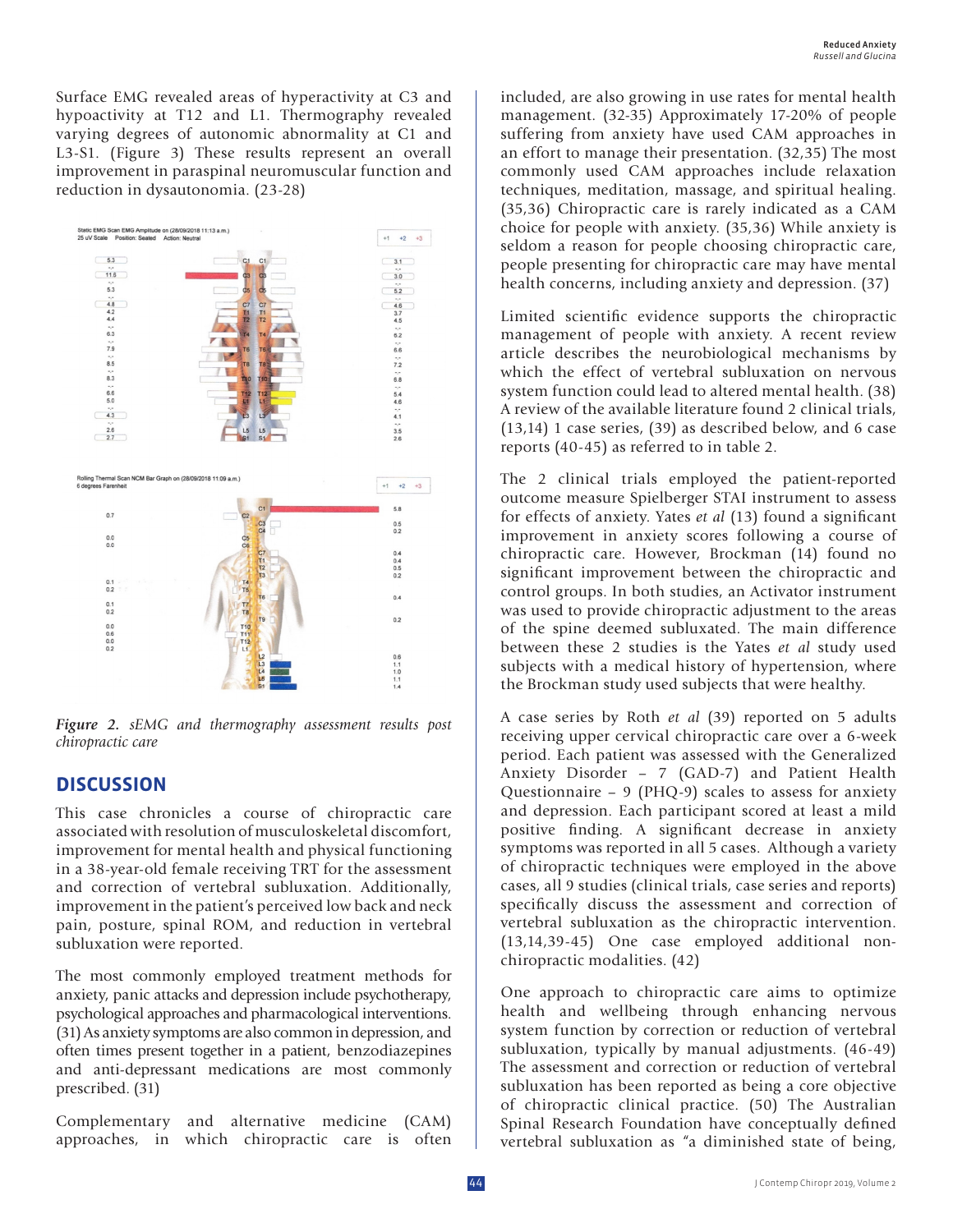#### *Table 2. Anxiety case report summary*

| <b>Authors</b>                           | <b>Patient Presentation</b>                                                                               | <b>General Case</b><br><b>Managment</b>                                                                    | <b>Results Reported</b>                                                                                                                                                                                                                                                        |
|------------------------------------------|-----------------------------------------------------------------------------------------------------------|------------------------------------------------------------------------------------------------------------|--------------------------------------------------------------------------------------------------------------------------------------------------------------------------------------------------------------------------------------------------------------------------------|
| Polkinghorn<br>and Colloca<br>(40)       | 49-year-old male<br>cardiovascular and<br>anxiety symptoms                                                | 12 visits over 8-weeks<br><b>Activator Methods</b>                                                         | Positive results reported: No formal assessment of<br>anxiety was reported<br>Patient-reported relapse further chiropractic care<br>administered after medical clearance. After relapse<br>sustained anxiety reduction 9-months following the<br>second series of chiropractic |
| <b>Behrendt</b> and<br>Olsen $(41)$      | 19-year-old female                                                                                        | 4-months duration<br>Diversified technique                                                                 | Initially, anxiety was self-reported as 10/10 on a 1-10<br>scale, then 5/10 and in the last 3 weeks of care 3/10;<br>GAD scale used on initial assessment only                                                                                                                 |
| Teytelbaum<br>(42)                       | 59-year-old male<br>musculoskeletal<br>complaints and<br>medically diagnosed<br>anxiety and<br>depression | 3-month period<br><b>Diversified</b><br>chiropractic care with<br>additional modalities                    | Positive outcomes reported<br>Unclear whether anxiety specifically improved;<br>Mental health improvement reported via SF-36<br>assessment                                                                                                                                     |
| Prater-Manor<br><i>et al</i> (43)        | 60-year-old male<br>medically diagnosed<br>and pharmaceutically<br>managed anxiety and<br>hypertension    | 6-month period<br><b>Thompson Technique</b><br>protocol                                                    | Due to reported improvement, the patient's medical<br>physician ceased medication for hypertension and<br>anxiety<br>No formal assessment of anxiety or mental health<br>was reported                                                                                          |
| Labelle and<br>Steiner (44)              | 21-year-old male<br>insomnia, anxiety<br>(medicated),<br>depression and cluster<br>headaches              | 52-weeks of<br>chiropractic Gonstead,<br>Chiropractic<br><b>Biophysics and home</b><br>traction techniques | Patient-reported improvement in symptoms<br>Initially, anxiety was self-reported as 10/10 on a 1-10<br>scale<br>No formal assessment for anxiety or mental health<br>was reported.                                                                                             |
| Ochsner and<br><b>DelVicario</b><br>(45) | 30-year-old female<br>medically diagnosed<br>and pharmaceutically<br>managed anxiety and<br>depression    | 18-week period<br>Diversified technique                                                                    | Patient self-reported improvement of anxiety and<br>depression, and had ceased all medication<br>No formal assessment for anxiety or mental health<br>was reported                                                                                                             |

comprising of a state of reduced coherence, altered biomechanical function, altered neurological function and altered adaptability." (51) According to Lantz, 'common to all concepts of vertebral subluxation are some form of kinesiologic dysfunction and some form of neurologic involvement,' (52) while Kent proposes an operational model of vertebral subluxation that includes dysafferentation, dyskinesia, dysponesis, and dysautonomia. (53) Haavik and Murphy proposed a neuroplasticity model which suggests that vertebral subluxation cause aberrant proprioceptive afferent input to the central nervous system, which in turn influences sensorimotor integration influencing health outcomes. (46)

Overall positive results were seen in the patient's musculoskeletal discomfort, perceived anxiety, mental health and physical functioning. The outcome here is congruent with previously published studies reporting the effects of chiropractic care in similar cases. (13,39,41,43- 45) There is still limited research investigating the effects of regular chiropractic care on patients with mental health concerns, in particular anxiety and depression. More research is needed to investigate the role chiropractors may play in helping similar patients so as to inform clinical practice and future higher-level research designs.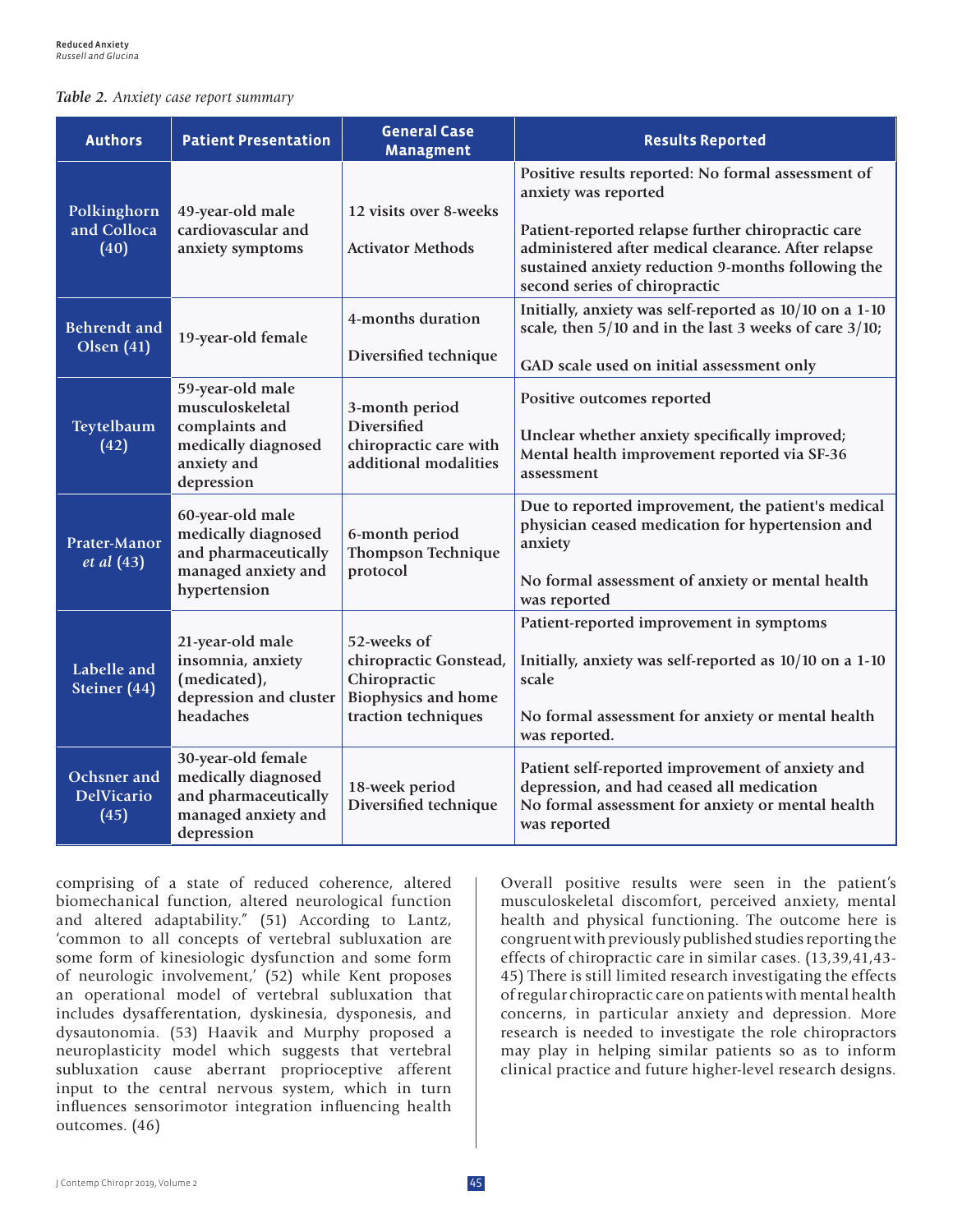### *Limitations*

While this case study reports on improvements in this patient, there are several limitations that need to be acknowledged. While the patient had been diagnosed with anxiety by her general physician, she had not been formally diagnosed with anxiety by a psychotherapist. The HWQL instrument has had some psychometric evaluation pertaining to validity, reliability, and responsiveness; however, more psychometric properties could be analyzed. (16) The HWQL instrument has been used to assess individual domains of QoL and the results reported in the chiropractic literature. (16,17,54-65)

Posture assessment was visually observed by the chiropractor pre and post chiropractic care. No formal objective measure was used to assess posture. Thermography and sEMG have been shown to be unfavourable in determining the site of chiropractic intervention. (19) The use of thermography and sEMG in the current study was not to determine the site of vertebral subluxation. Thermography and sEMG were used to objectively measure dysautonomia and paraspinal neuromuscular dysfunction that may be a manifestation of vertebral subluxation and changes as a result of chiropractic care. (23-28)

Due to the inherent limitations of a single case study, being an isolated case not controlled for external factors and natural progression, the findings cannot be generalized or correction of vertebral subluxation implied. To further gauge the effectiveness of care, further higher-level studies are required.

## **CONCLUSION**

A course of chiropractic care, using TRT for the assessment and correction of vertebral subluxation, was associated with resolution of musculoskeletal discomfort, and improvement in anxiety screened with the PHQ-4 instrument, and physical function in a 38-year-old female. Because of the high burden of mental health concerns such as depression and anxiety worldwide, there is a need for examination of effective health care options to support improved mental health. Considerably more research is necessary to adequately bridge the gaps in the fields of chiropractic and mental health.

## **REFERENCES**

- 1. Hoy D, March L, Brooks P, *et al*. The global burden of low back pain: estimates from the Global Burden of Disease 2010 study. Ann Rheum Dis 2014;73(6):968- 974
- 2. Vos T, Allen C, Arora M, Barber RM, Bhutta ZA, *et al*. Global, regional, and national incidence, prevalence, and years lived with disability for 310 diseases and injuries, 1990– 2015: a systematic analysis for the Global Burden of Disease Study 2015. Lancet

2016;388:1545–1602

- 3. Hurwitz EL, Randhawa K, Yu H, Côté P, Haldeman S. The Global Spine Care Initiative: a summary of the global burden of low back and neck pain studies. European Spine J 2018; 1-6. 27:796-801 10.1007/ s00586-017-5432-9
- 4. GBD 2015. The burden of mental disorders in the Eastern Mediterranean region, 1990-2015: Findings from the global burden of disease 2015 study. Int J Public Health 2018;63(1):25-37
- 5. GBD 2015 Disease and Injury Incidence and Prevalence Collaborators (2016) Global, regional, and national incidence, prevalence, and years lived with disability for 310 diseases and injuries, 1990-2015: a systematic analysis for the Global Burden of Disease Study 2015. Lancet 388:1545–1602. doi:10. 1016/S0140- 6736(16)31678-6).
- 6. Kassebaum NJ, Arora M, Barber RM *et al*. Global, regional, and national disability-adjusted life-years (DALYs) for 315 diseases and injuries and healthy life expectancy (HALE), 1990–2015: a systematic analysis for the Global Burden of Disease Study 2015. The Lancet 2016; 388:1603–1658
- 7. Merriam-Webster.com (homepage on the Internet). "Anxiety"; 2016. Available from: http://www.merriamwebster.com/. (Accessed October 16, 2018)
- 8. Sharma A, Kudesia P, Shi Q, Gandhi R. Anxiety and depression in patients with osteoarthritis: impact and management challenges. Open Access Rheumatology: Research and Reviews. 2016;8:103
- 9. Nail JE, Christofferson J, Ginsburg GS, *et al*. Academic impairment and impact of treatments among youth with anxiety disorders. Child Youth Care Forum 2015; 44(3):327-342
- 10. Moore THM, Kapur N, Hawton K, *et al*. Interventions to reduce the impact of unemployment and economic hardship on mental health in the general population: a systematic review. Psychol Med 2017;47(6):1062-1084
- 11. Bryans R, Decina P, Descarreaux M, *et al*. Evidencebased guidelines for the chiropractic treatment of adults with neck pain. J Manipulative Physiol Ther 2014;37(1):42-63
- 12. Blanchette M-A, Stochkendahl MJ, Borges *et al*. Effectiveness and economic evaluation of chiropractic care for the treatment of low back pain: a systematic review of pragmatic studies. PLoS ONE 2016;11(8): e0160037
- 13. Yates GR, Lamping DL, Abram NL, Wright C. Effects of chiropractic treatment on blood pressure and anxiety: A randomized, controlled trial. J Manipulative Physiol Ther 1988;11(6):484-488
- 14. Brockman S. The role of chiropractic manipulation in promoting an individual's perception of psychological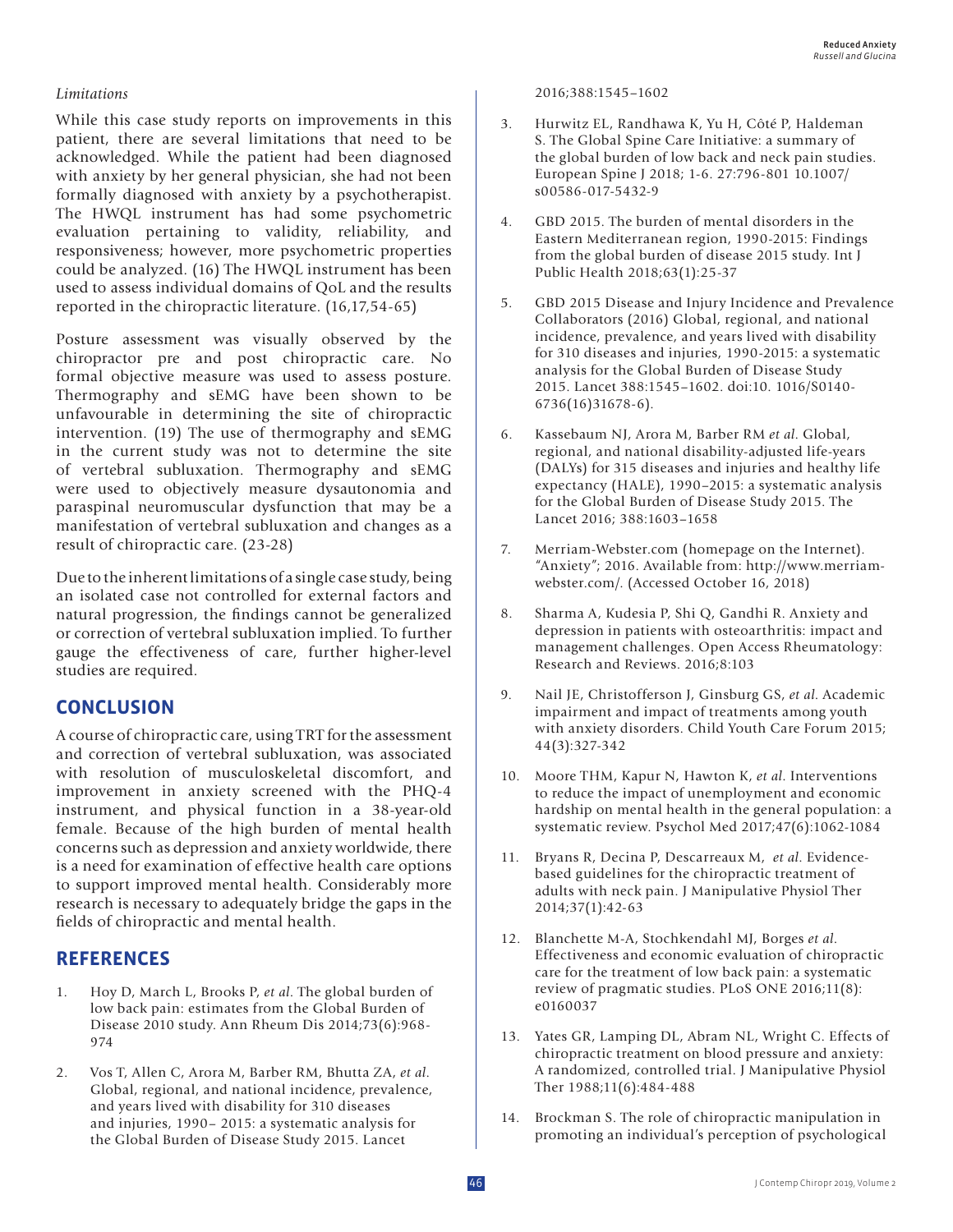well being. Clin Chiropr 2007;10:8-23

- 15. Kroenke K, Spitzer RL, Williams JB, Löwe B. An ultrabrief screening scale for anxiety and depression: the PHQ-4. Psychosomatics 2009;50(6):613-21
- 16. Blanks R, Schuster T, Dobson M. A retrospective assessment of network care using a survey of selfrated health, wellness and quality of life. J Vertebral Subluxation Res 1997;1:15–27
- 17. Marino M, Langrell P. Longitudinal assessment of chiropractic care using a survey of self-rated health, wellness and quality of life: a preliminary study. J Vertebral Subluxation Res 1999;3:1–9
- 18. Lachtman DS, Bartha DA, Beltran MM *et al*. Rater reliability and concurrent validity of single and dual bubble inclinometry to assess cervical lateral flexion. J Manipulative Physiol Ther 2015 Oct;38(8):572-80
- 19. Triano J, Budgell B, Bagnulo A *et al*. Review of methods used by chiropractors to determine the site for applying manipulation. Chiropr Man Ther 2013;21(36):1-29
- 20. Holt K, Russell D, Cooperstein R *et al.* Interexaminer reliability of a multidimensional battery of tests used to assess for vertebral subluxation. Chiropr J Aust 2018; 6(1):100-117
- 21. Walker BF, Buchbinder R. Most commonly used methods of detecting spinal subluxation and the preferred term for its description: a survey of chiropractors in Victoria, Australia. J Manipulative Physiol Ther 1997;20(9):583-589
- 22. Owens E. Chiropractic subluxation assessment: What the research tells us J Can Chiro Assoc 2002;46(4):215- 220
- 23. Currie SJ, Myers CA, Durso C, Enebo BA, Davidson BS. The neuromuscular response to spinal manipulation in the presence of pain. J Manipulative Physiol Ther 2016;39(4):288-293
- 24. Kelly S, Boone WR. The clinical application of surface electromyography as an objective measure of change in the chiropractic assessment of patient progress: a pilot study. J. Vertebral Subluxation Res 1998;2(4):1-7
- 25. Kent C: Surface electromyography in the assessment of changes in muscle activity associated with vertebral subluxation: a review. J. Vertebral Subluxation Res 1997;1(3):1-8
- 26. McCoy M, Campbell I, Stone P, *et al*. Intra-examiner and inter-examiner reproducibility of paraspinal thermography. PLoS One. 2011;6(2):e16535
- 27. Mansholt BA, Vining RD, Long CR, Goertz CM. Interexaminer reliability of the interpretation of paraspinal thermographic pattern analysis. J Can Chiropr Assoc 2015;59(2):157-164
- 28. Owens EF, Hart JF, Donofrio JJ, Haralambous J,

Mierzejewski E. Paraspinal skin temperature patterns: An interexaminer and intraexaminer reliability study. J Manipulative Physiol Ther 2004;27:155-159

- 29. Nadler A, Holder JM, Talsky MA. Torque Release Technique (TRT): A technique model for chiropractic's second century. Canadian Chiropr 1998;3(1)
- 30. Fletcher D. Tonal Solution for Subluxation Patterns: Torque Release Technique analyzes cranial-spinal meningeal functional unit. Canadian Chiropr 2004;9(2):20-24
- 31. Davidson J, Feltner D, Dugar A. Management of generalized anxiety disorder in primary care: identifying the challenges and unmet needs. Prim Care Companion J Clin Psychiatry 2010;12(2)
- 32. Hansen AH, Kristoffersen AE. The use of CAM providers and psychiatric outpatient services in people with anxiety/depression: a cross-sectional survey. BMC Compl Alternative Med 2016;16:461
- 33. Spinks J, Hollingsworth B. Policy Implications of complementary and alternative medicine use in Australia: data from the National Health Survey. J Altern Compl Med 2012;18(4):371–378
- 34. Druss BG, Rosenheck RA. Use of practitioner-based complementary therapies by persons reporting mental conditions in the United States. Arch Gen Psych 2000;57(7):708–714
- 35. Kessler RC, Soukup J, Davis RB *et al*. The use of complementary and alternative therapies to treat anxiety and depression in the United States. Am J Psych 2001;158(2):289–294
- 36. G Elkins , Rajab MH, Marcus J. Complementary and alternative medicine use by psychiatric inpatients. Psychol Reports, 2005;96:163-166
- 37. Jamison J. Chiropractic management: Beyond manual care. J Manipulative Physiol Ther 2002;25:e4
- 38. Kent C. Chiropractic and mental health: history and review of putative neurobiological mechanisms. Jou Neuro Psy An Brain Res 2018;JNPB-103
- 39. Roth L, Zelman D, Clum L, Roth J. Upper cervical chiropractic care as a complementary strategy for depression and anxiety: a prospective case series analysis. J. Upper Cervical Chiropr Res 2013;June 20:49-59
- 40. Polkinghorn BS. Colloca CJ. Chiropractic management of chronic chest pain using mechanical force, manually assisted short-lever adjusting procedures. J Manipulative Physiol Ther 2003;26:108-115
- 41. Behrendt M, Olsen N. The impact of subluxation correction on mental health: reduction of anxiety in a female patient under chiropractic care. J Vertebral Subluxation Res September 20, 2004:1-10